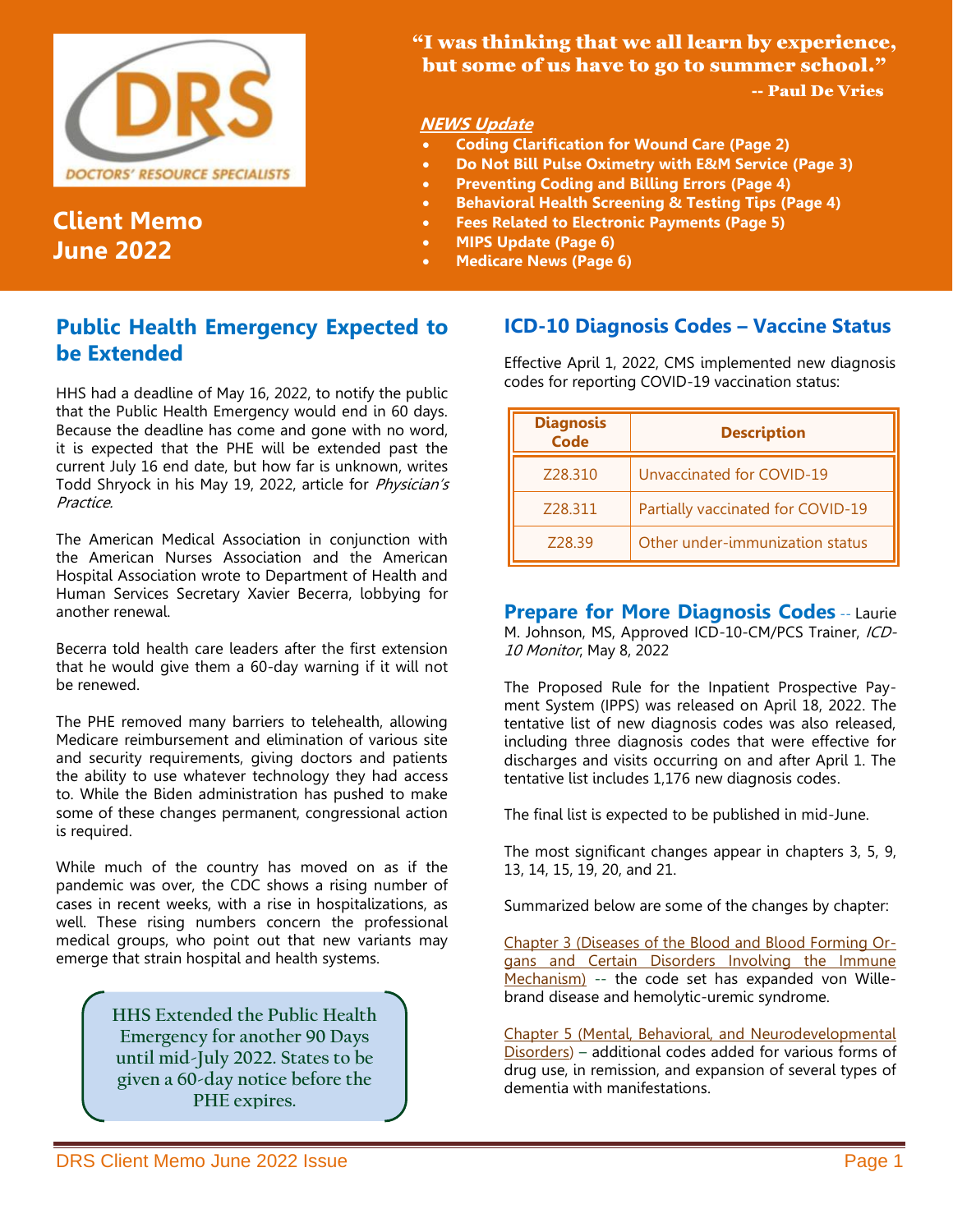Chapter 9 (Diseases of the Circulatory System) -- codes regarding aortic aneurysms added, as well as additions including refractory angina and changes to ventricular tachycardia.

Chapter 13 (Diseases of the Musculoskeletal System and Connective Tissue) -- codes for acute, chronic, or acuteon-chronic slipped femoral epiphysis added.

| <b>Chapter</b>            | <b>Letters</b>             | <b>Mnemonics</b>                  | # New<br><b>Codes</b> |
|---------------------------|----------------------------|-----------------------------------|-----------------------|
| 1                         | $A-B$                      | <b>Advancing Bugs</b>             | 2                     |
| $\overline{2}$            | C-D49                      | Cancer/Death                      | $\Omega$              |
| $\overline{\overline{3}}$ | D50-D89                    | <b>Dracula</b>                    | 20                    |
| 4                         | E                          | <b>Endocrine</b>                  | 11                    |
| $\overline{5}$            | Ë                          | Freud                             | 83                    |
| 6                         | G                          | "Gittery"                         | 14                    |
| 7                         | <b>H-H59</b>               | <b>Hyphema</b>                    | 0                     |
| 8                         | H60-H95                    | Hearing                           | $\Omega$              |
| 9                         |                            | Infarction                        | 43                    |
| 10                        | J                          | <b>Just Gasping</b>               |                       |
| 11                        | Κ                          | Knot in Stomach                   | 1                     |
| 12                        | L                          | Lipoma                            | $\overline{0}$        |
| 13                        | M                          | <b>Musculoskeletal</b>            | 35                    |
| 14                        | N                          | <b>Nocturia</b>                   | 139                   |
| 15                        | O                          | <b>Obstetrics</b>                 | 175                   |
| 16                        | P                          | Perinatal                         | 10                    |
| 17                        | Q                          | Quirky                            | 16                    |
| 18                        | R                          | <b>Relative Symptoms</b>          | $\Omega$              |
| 19                        | $\overline{\mathsf{S}}$ -T | <b>Simply Traumatic</b>           | 101                   |
| 20                        | V, W, X, Y                 | Vehicles, Woops,<br>eXposure, whY | 477                   |
| 21                        | Z                          | <b>Zero Problems</b>              | 48                    |
| 22                        | Ū                          | <b>Unusual</b>                    | 0                     |

Chapter 14 (Diseases of the Genitourinary System) - changes include expanding the sites of endometriosis.

Chapter 15 (Pregnancy, Childbirth, and Puerperium) – codes added for central nervous system malformations, chromosomal abnormalities, and facial, cardiac, gastrointestinal, genitourinary, and extremity anomalies.

Chapter 19 (Injury, Poisoning, and Certain Other Consequences of External Cause) – codes expanded for several types of brain injuries and codes added for poisoning by methamphetamines.

Chapter 20 (External Causes of Morbidity) -- includes the electric bicycle (driver and passenger) and caught, crushed, or pinched between moving and stationary objects. This chapter has also expanded on accidents of the motorcycle driver and passengers.

Chapter 21 (Factors Influencing Healthcare Status and Contact with Health Services) – codes expanded for noncompliance, to include patients and caregivers.

Chapter 17 (Congenital Malformations, Deformations, and Chromosomal Abnormalities), -- code for PTEN Hamartoma Tumor Syndrome, appears in the tentative list as Q85.81.

# **Coding Clarification for Wound Care**

Many family physicians provide wound care for their nursing facility patients. Coding and billing correctly for such wound care is important to assure appropriate payment and avoid potential allegations of fraud or abuse.

One of the challenges in this regard is understanding when to report chemical cauterization of granulation tissue versus debridement, especially as it pertains to Medicare patients.

#### **Coding Chemical Cauterization of Granulation Tissue**

According to Medicare claims data, CPT code **17250** for chemical cauterization of granulation tissue (i.e., proud flesh) is a service increasingly reported by family physicians in the nursing facility setting.

CPT code 17250 is specific to the application of chemicals such as silver nitrate to excessive healing tissue known as proud flesh or granulation tissue and may include the removal of loose granulation tissue and subsequent hemostasis.

As noted in the parentheticals below the CPT code, 17250 is NOT intended to be reported in the following situations:

- With removal or excision codes for the same lesion,
- When chemical cauterization is used to achieve wound hemostasis,
- In conjunction with active wound care management codes 97597, 97598, or 97602 for the same lesion.

**Coding for debridement --** Codes 97597, 97598, and 97602 describe a more extensive service than described by code 17250, as follows:

**97597** Debridement (e.g., high-pressure waterjet with or without suction, sharp selective debridement with scissors, scalpel, and forceps), open wound (e.g., devitalized epidermis and/or dermis, exudate, debris), including topical application(s), wound assessment, use of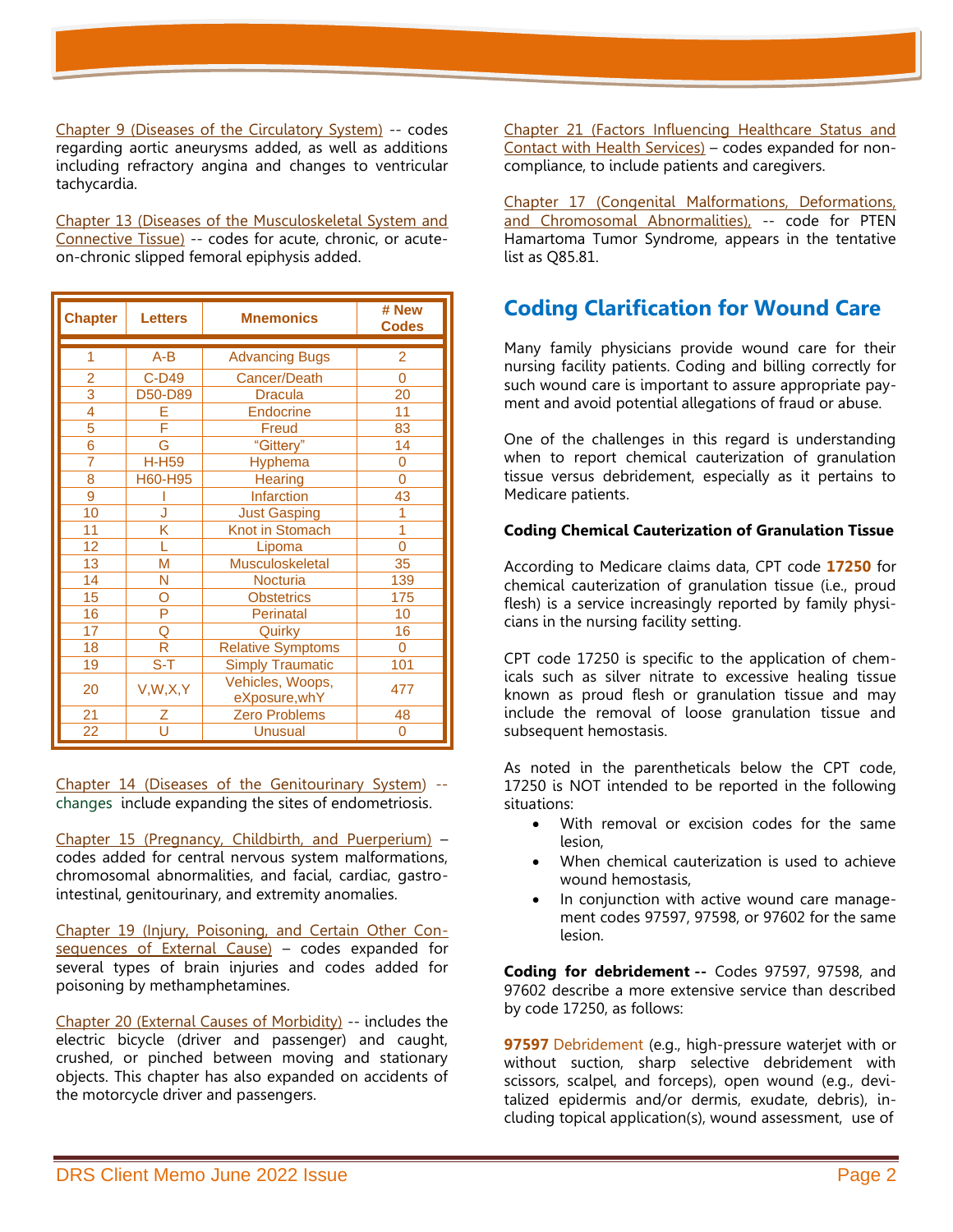a whirlpool, when performed and instruction(s) for ongoing care, per session, total wound(s) surface area; first 20 sq cm or less

**97598** each additional 20 sq cm, or part thereof (list separately in addition to code for primary procedure)

Active wound care procedures are performed to remove devitalized and/or necrotic tissue and promote healing.

- o 97597 involves cleansing the wound thoroughly with copious irrigation, then removing proteinaceous slough, fibrin, and debris covering the wound bed with curette, scalpel, and forceps or scissors until healthy tissue is visualized.
- o 97598 involves the same service done over an additional surface area.
- o Chemical cauterization (code 17250) to achieve wound hemostasis is included in these procedures and should not be reported separately for the same lesion.

**97602** Removal of devitalized tissue from wound(s), non-selective debridement, without anesthesia (e.g., wet-to-moist dressings, enzymatic, abrasion, larval therapy), including topical application(s), wound assessment, and instruction(s) for ongoing care, per session.

#### **Medicare Payment for Wound Care Services**

Correctly coding wound care services in the nursing facility setting is important, given the different ways Medicare pays for such services. Medicare beneficiaries can either be in a Part A covered skilled nursing facility (SNF) stay, which includes medical services as well as room and board, or they can be in a Part B non-covered SNF stay in which Part A benefits are exhausted but certain medical services are still covered, although room and board are not.

Under the Balanced Budget Act of 1997, Congress mandated that payment for most services provided to beneficiaries in a Medicare covered Part A SNF stay be included in a bundled prospective payment to the SNF.

The SNF is required to bill these bundled services in a consolidated bill to the Part A Medicare administrative contractor. The bundled services cannot be billed separately.

There are a limited number of services specifically excluded from consolidated billing and, therefore, separately payable. Currently, CPT code 17250 is among those excluded from the consolidated billing rule and, therefore, separately reportable.

In contrast, CPT codes 97597 and 97598 are subject to the SNF consolidation billing. Reporting 17250 rather than 97597/97598 to avoid consolidated billing would be inappropriate.

When reporting services, clinicians should use the code that accurately identifies the service performed, per CPT guidelines. It is not appropriate to select a code that approximates the service or to report a code solely for reimbursement purposes. Further, CPT code selection should always be supported by the clinical documentation in the medical record.

— posted May 11, 2022, by Kent Moore, AAFP, and Emily Hill, PA-C, president of Hill & Associates, a Wilmington, N.C., consulting firm, for Getting Paid, FPM Journal Blog.

# **Do Not Bill Pulse Oximetry with E&M Services**

Billing a pulse oximetry is not allowed with any other service(s) performed on the same day. Pulse oximeters are considered incidental to office visits or procedures and separate reimbursement is not provided for incidental procedures.

Pulse oximetry represents a fundamental component of the assessment services provided to a patient during a procedure and therefore is not separately reimbursable.

Health plans that have adopted this payment policy will deny pulse oximetry when billed with an evaluation and management service when billed on the same date by the same provider.

Per CMS NCCI Policy Manual (2022), many procedures require cardiopulmonary monitoring either by the physician performing the procedure or an anesthesia practitioner. Since these services are integral to the procedure, they are not separately reportable (page I-11).

CMS assigns CPT codes 94760 and 94761 to a status indicator of "T." Status T procedures are only paid if there are no other services paid under the physician's fee schedule billed on the same date by the same provider.

| <b>CPT</b> | <b>Descriptor</b>                                                                                              |
|------------|----------------------------------------------------------------------------------------------------------------|
| 94760      | Noninvasive ear or pulse oximetry for oxygen<br>saturation; single determination                               |
| 94761      | Noninvasive ear or pulse oximetry for oxygen<br>saturation; multiple determinations (e.g.,<br>during exercise) |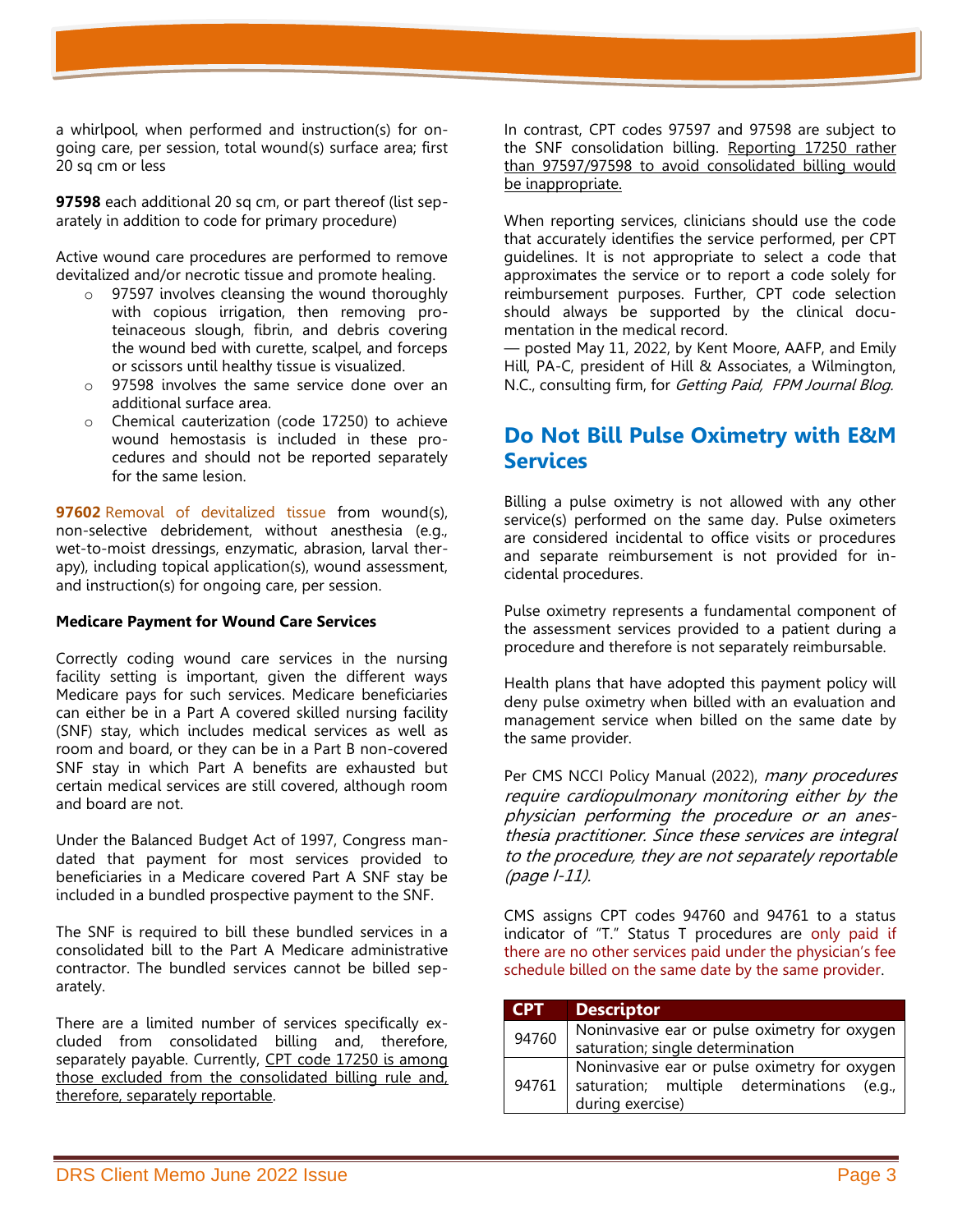### **Preventing Coding and Billing Errors**

For primary care practices, earning enough revenue to meet overhead expenses and provide quality care has always been a challenge. But practices often make the challenge even greater through sloppy coding and billing, leading to delayed or incorrect reimbursements from payers, states longtime coding consultant Nancy Enos, FACMPE,CPC, CPMA, in her May 2022 article for Medical Economics.

Fortunately, there are steps doctors and practice administrators can take to ensure they receive all they are owed in a timely fashion. But it requires forethought, training, and commitment from everyone in the practice, Ms. Enos adds.

#### **Solutions & Takeaways**

- $\frac{1}{\sqrt{2}}$  Front office staff can help minimize claim denials by verifying patient insurance coverage and eligibility before the appointment.
- $\downarrow$  Clinician notes should be as detailed and specific as possible to obtain the correct billing code(s).
- $\ddotplus$  Billing and coding errors should be corrected immediately with feedback provided to the source of the error.
- $\downarrow$  Practices should conduct periodic internal audits of their billing and coding and share the results with clinicians and staff members.
- $\downarrow$  Don't treat internal audits as an onerous task but rather as a method of self-protection and a tool to prevent under-coding

Common front office-related reasons for denials include the following:

- Lack of coordination of patient benefits;
- Expired insurance coverage;
- Expenses not covered by a patient's insurance;
- Expenses incurred prior to the patient's coverage date;
- Lack of required precertification/authorization for an expense.

The front office is where the revenue cycle begins. This means staff members need to verify eligibility up front, so patients know their financial responsibilities and agree to meet them.

Clinicians can minimize claim denials by making sure their notes are concise, detailed, and specific**. Diagnoses lacking specificity is one of the biggest reasons for denials.** Putting in the clinical details such as the problem's severity and whether it's chronic or acute will get you to the most specific diagnosis code and get your claim paid faster.

Other problems frequently seen in clinical notes include:

- The date of service doesn't meet frequency limits.
- Time spent with the patient for time-based services is not documented.
- The note is not signed.
- The billing provider's and service provider's names don't match.
- The note doesn't support the CPT codes reported for it.

# **[Behavioral Health: To Screen or not](https://icd10monitor.com/behavioral-health-to-screen-or-not-to-screen-2/)  [To Screen?](https://icd10monitor.com/behavioral-health-to-screen-or-not-to-screen-2/)**

Behavioral health screenings aim to detect mental health symptoms in many seemingly healthy people. The goal is to apply these screening methods uniformly to patients with potentially undiagnosed mental health problems, writes Christine Hall in her May 23, 2022, article for ICD 10 Monitor.

**CPT® code 96127 --** Brief emotional/behavioral evaluation (e.g., depression inventory, attention-deficit/hyperactivity disorder scale), with scoring and documentation, following standardized instrument) is the code to use when indications or symptoms prompt a provider to supply a patient with a brief emotional/ behavioral assessment. The standard screening tool is the Patient Health Questionnaire-9 (PHQ-9).

Payer guidance varies from payer to payer, especially reporting depression screenings. For example, some payers recommend postpartum depression screenings should be reported with code 96127 while others recommend reporting codes **96160** or **9616**1 (see table).

Most commercial payers may process their behavioral health claims separately by utilizing a third-party payer. The claim should be processed by the physical medicine side if the mental health tests were utilized to assess whether the patient's mental health was influencing his or her physical health.

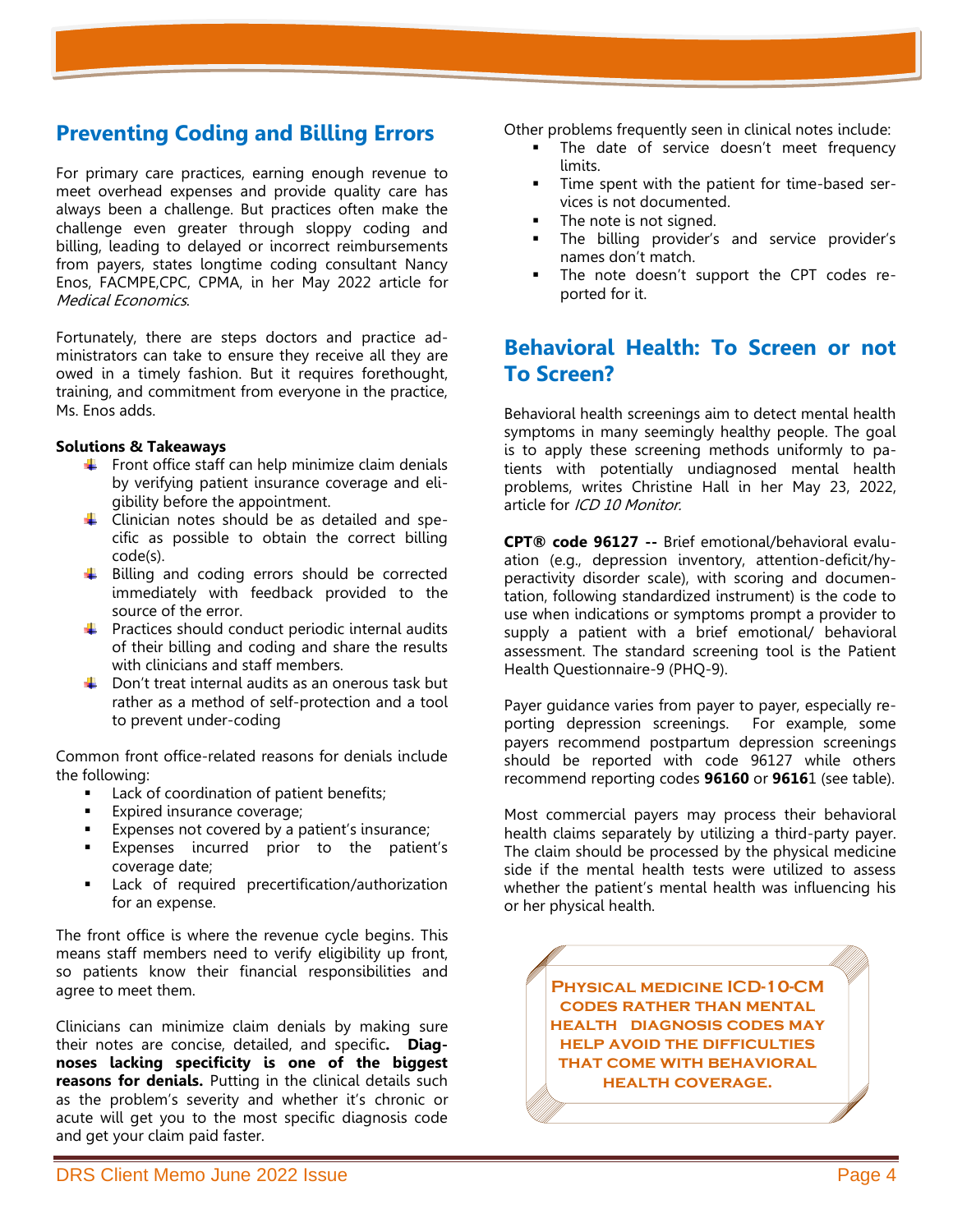Medicare refers to HCPCS code **G0444** for Medicare patients who are undergoing a depression screening without symptoms.

Alternatively, testing is used to evaluate the existence or absence of a mental health disorder when the possibility of one has been proven by screening or the presence of a comorbid illness. Test administration needs "medical necessity" for billing purposes, which must be supported by an ICD-10-CM code.

Test assessment services are intended to cover the time spent by a physician or other qualified healthcare professional assessing the findings of a patient's mental health test(s) and formulating a treatment plan.

Many screenings and assessments are recommended during preventive services, and some may be considered in performance measures and incentive payments.

Although payments for screening and assessments are minimal, they can build up to a substantial amount of revenue throughout a patient-specific course of care.

Some of the codes used are:

| <b>CPT</b>         | <b>Description</b>                                                                                                                                                                                                                                                                             |
|--------------------|------------------------------------------------------------------------------------------------------------------------------------------------------------------------------------------------------------------------------------------------------------------------------------------------|
| 96127<br>screening | Brief emotional/behavioral assessment<br>with<br>scoring and documentation, per standardized<br>instrument                                                                                                                                                                                     |
| 96130              | Psychological testing evaluation services, in-<br>cluding integration of patient data, inter-<br>pretation of test results and clinical data, clinical<br>decision making, treatment planning and report<br>and interactive feedback to the patient, family<br>member or caregiver, first hour |
| 96131              | Same as above, each additional hour                                                                                                                                                                                                                                                            |
| 96136<br>admin     | Psychological or neuropsychological test ad-<br>ministration and scoring by physician or NPP, 2<br>or more tests, any method, first 30 minutes                                                                                                                                                 |
| 96137              | Same as above, each additional 30 minutes                                                                                                                                                                                                                                                      |
| 96138              | Psychological or neuropsychological test ad-<br>ministration and scoring by a technician, 2 or<br>more tests, any method, first 30 minutes                                                                                                                                                     |
| 96139              | Same as above, each additional 30 minutes                                                                                                                                                                                                                                                      |
| 96160              | Administration of patient-focused health risk<br>assessment instrument (e.g. health hazard ap-<br>praisal) with scoring and documentation, per<br>standardized instrument                                                                                                                      |
| 96161              | Administration of caregiver-focused health risk<br>assessment instrument (e.g. depression invent-<br>tory) for the benefit of the patient, with scoring<br>and documentation standardized instrument                                                                                           |

### **Fees Related to Receiving Electronic Payments**

Health plans cannot force physicians to incur fees for receiving electronic payments, writes Kent Moore, senior strategist for AAFP Physician Payments, in his March 31, 2022, blog for FPM Journal.

CMS released new [guidance](https://www.cms.gov/files/document/guidance-letter-vcc-eft-era.pdf) March 22, 2022, in response to [concerns raised by the AAFP \(American Academy of](https://www.aafp.org/dam/AAFP/documents/advocacy/legal/administrative/LT-CMS-EFTFees-102221.pdf)  [Family Physicians\)](https://www.aafp.org/dam/AAFP/documents/advocacy/legal/administrative/LT-CMS-EFTFees-102221.pdf) and other groups about health plans and their vendors charging fees for electronic payments to physicians.

The guidance states that HIPAA electronic funds transfer (EFT) and electronic remittance advice (ERA) standards permit health plans to pay claims by virtual credit card (VCC), which may include fees that aren't subject to Health and Human Services' regulations.

However, the guidance also affirms that health plans cannot force physicians to receive claims payment by VCC and accept the associated fees. If physicians or other health care providers request electronic claims payment via other (fee-free) means, the plan must comply.

The guidance also says health plans may not require physicians to deal with a specific vendor to receive electronic payments. While the CMS guidance does not specifically address the appropriateness of fees levied by some health plan vendors, it does show that practices may be able to avoid interacting with vendors that charge fees. The agency advises physicians to be aware of any agreements they have with health plans related to claims payment terms.

If you believe a health plan has failed to comply with any of the adopted standards or operating rules, you may file a complaint with CMS through the [Administrative](https://asett.cms.gov/)  [Simplification Enforcement Testing Tool](https://asett.cms.gov/) located at: [https://asett.cms.gov/ASETT\\_HomePage](https://asett.cms.gov/ASETT_HomePage)

Questions about this latest guidance or other topics related to EFT or ERA standards and operating rules should be sent to:

[AdministrativeSimplification@cms.hhs.gov](mailto:AdministrativeSimplification@cms.hhs.gov) with the subject line: EFT ERA Guidance Question.

For more information, please visit the [CMS Admin](http://go.cms.gov/AdminSimp)[istrative Simplification website.](http://go.cms.gov/AdminSimp)

[https://www.cms.gov/regulations-guidance/administra](https://www.cms.gov/regulations-guidance/administra%20tive-simplification)  [tive-simplification](https://www.cms.gov/regulations-guidance/administra%20tive-simplification)